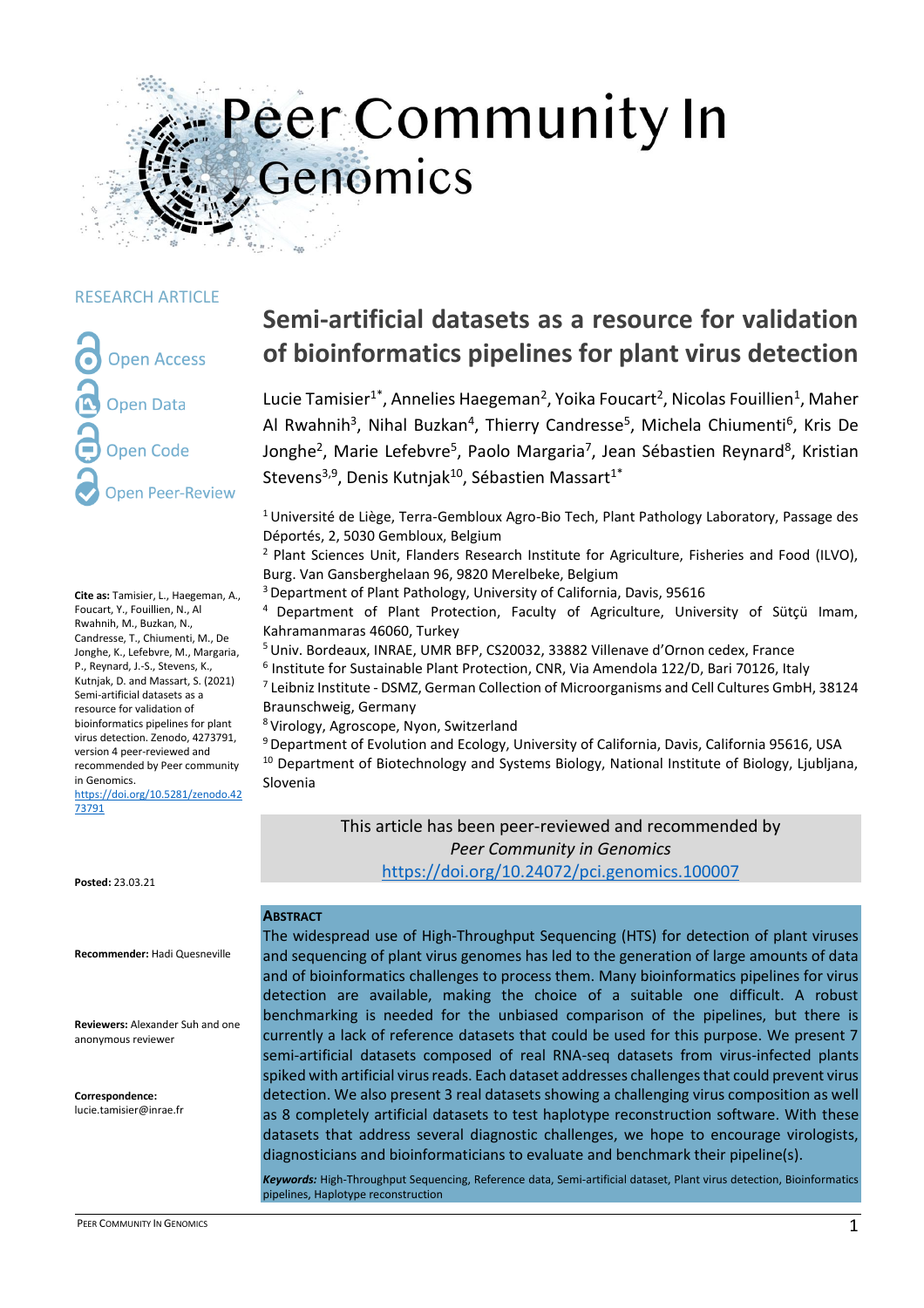

## **Introduction**

Viruses are responsible for epidemics in a wide variety of crops and pose a major threat to agriculture and food security worldwide (Domingo and Holland, 1997). RNA viruses are the most common virus group infecting plants. Within their host, they exhibit a high level of genetic diversity that is mainly due to the low fidelity of their RNA-dependent RNA polymerases, their high mutation rates, their short generation times and large population sizes (Elena and Sanjuán, 2007). The constant maintenance of genetic diversity within the virus population allows it to adapt quickly to changing environments, for instance by overcoming plant resistance genes or emerging in a new host (García-Arenal and McDonald, 2003; Longdon *et al.*, 2014). Being able to perform a reliable and accurate diagnostic is therefore crucial to implement effective management practices, reduce disease spread and prevent epidemics. Traditional diagnostic methods include transmission electron microscopy (TEM), which allows to visualize viral particles, but also serological and molecular methods such as Enzyme-Linked ImmunoSorbent Assay (ELISA), Polymerase Chain Reaction (PCR), Reverse Transcription PCR (RT-PCR) or quantitative PCR (qPCR), which allow the detection and/or quantification of a particular virus species or strain. While these methods show high sensitivity, specificity and reproducibility, they rely on our knowledge and characterization of the virus as well as the availability of antibodies or specific primers (Massart *et al.*, 2014). Moreover, they are extremely sensitive to the presence of genetic variants, which appear frequently in RNA virus populations through mutations, recombination or reassortment.

In the last decade, High-Throughput Sequencing (HTS) has revolutionized plant virus discovery and diagnosis (Maree *et al.*, 2018; Massart *et al.*, 2014). The main advantage of this technology is that it allows a complete characterization of the virus populations infecting a plant, without any *a priori* knowledge of the infecting viruses. Current HTS platforms can ascertain the molecular sequences of large quantities of nucleic acid fragments at a very low base pair price, allowing the simultaneous sequencing of many samples. The increased use of HTS in the diagnostic field has led to the generation of massive amounts of data and resulted in computational and bioinformatics challenges to process them (*i.e.*storage, processing speed, bioinformatics competence) (Olmos *et al.*, 2018). Many bioinformatics pipelines for plant virus detection have been developed, from easy-to-use commercial software to command line tools (for review, see Blawid *et al.*, 2017; Jones *et al.*, 2017). A typical diagnostic pipeline will do quality control, pre-processing of the reads (e.g. quality filtering/trimming, adapter removal, optional merging of forward and reverse reads), an optional plant host removal and/or assembly step, taxonomic classification of reads or contigs (mapping, sequence/domain similarity searches or k-mer based approaches against virus or more general databases) and finally - if necessary - haplotype reconstruction. Dedicated software combining all analyses steps exist, such as VirAnnot (Lefebvre *et al.*, 2019), Virusdetect (Zheng *et al.*, 2017), Virfind (Ho and Tzanetakis, 2014), Virtool (Rott *et al.*, 2017), IDseq (Kalantar *et al.*, 2020), Galaxy (Afgan *et al.*, 2018) with for example Kodoja as plug-in (Baizan-Edge *et al.*, 2019), Truffle (Visser *et al.*, 2016), but also more general commercial software, such as CLC Genomics Workbench and Geneious Prime. Most of them aim to improve virus detection and/or reduce processing time, but the high number of pipelines available complicate the choice of the most appropriate for a given goal or environment. Moreover, the sequence analysis strategy can have a significant influence on the ability to detect viruses from identical datasets, as shown by a large-scale performance testing involving 21 plant virology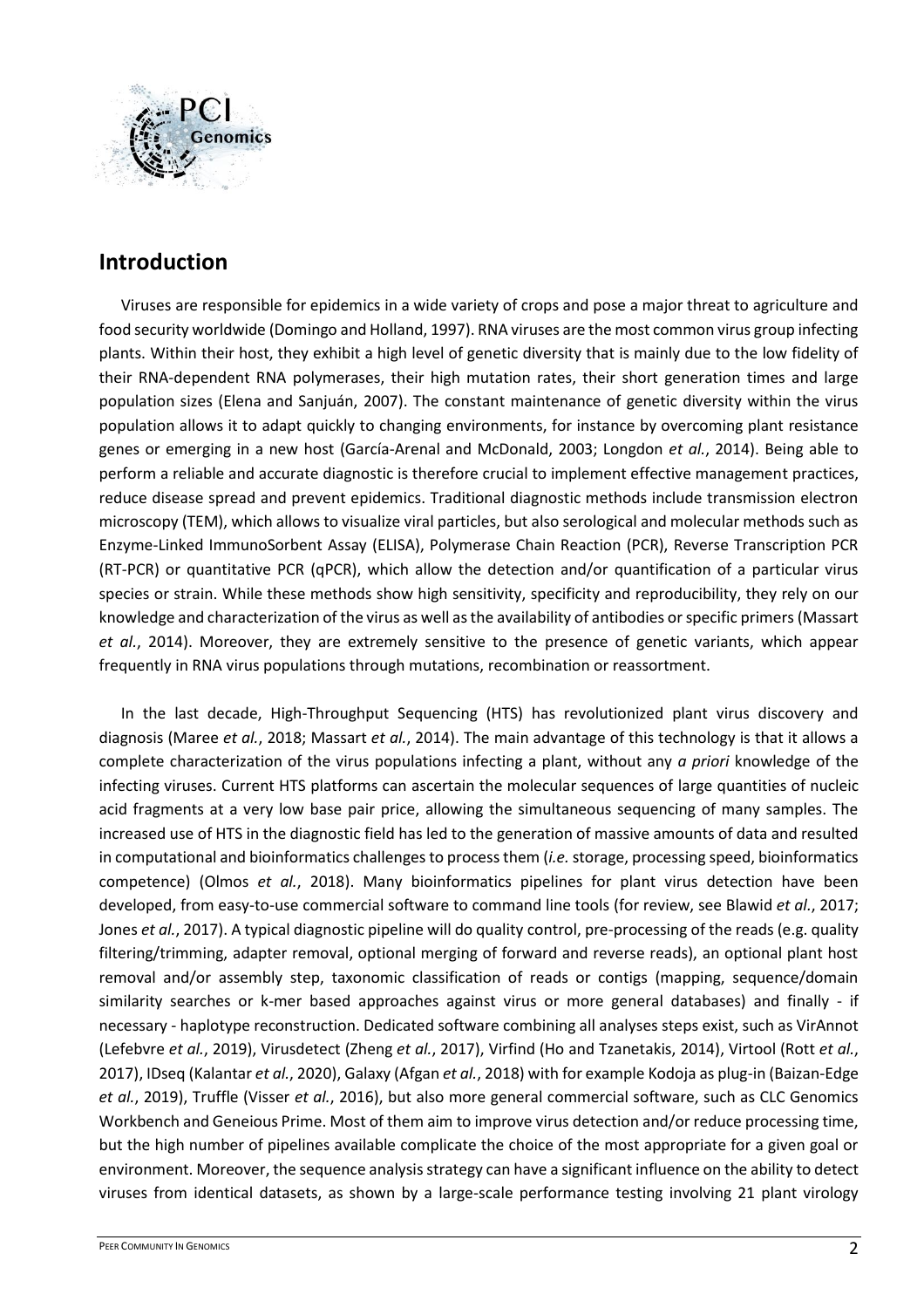

laboratories (Massart *et al.*, 2019). Performing a robust benchmarking is therefore essential for the unbiased comparison of the pipelines (Escalona *et al.*, 2016; Jones *et al.*, 2017).

In plant disease diagnostics, validation of the bioinformatics pipelines used for the detection of viruses in HTS datasets is at its infancy and there is currently a lack of reference datasets generated for benchmarking purposes. The development of such datasets is a key step in the standardization of bioinformatics protocols, since it allows objective comparison between pipelines. These observations have led to the creation of the Plant Health Bioinformatics Network (PHBN), an Euphresco network project aiming to build a community network of bioinformaticians/computational biologists working on plant health. One of the objectives of this project is to help researchers to compare and validate their virus detection pipelines by creating open access reference datasets. In this study, we first identified the major challenges that can occur when detecting and identifying plant viruses in Illumina RNA-seq data. Next, we selected 3 real datasets and created 7 semiartificial and 9 completely artificial datasets that can be used by the plant virology community as a starting point for testing and benchmarking pipelines to tackle some of the identified challenges.

## **Creation of the datasets**

Two main kinds of reference datasets can be used: real and artificial ones. Working with real datasets offers the benefit of providing real life scenarios which are close to those encountered by plant pathologists and diagnosticians. However, the use of such purely empirical data has limitations since it is impossible to know with an absolute certainty the "true" value that should be used to benchmark the performance of the pipelines (Escalona et al., 2016). Artificial datasets do not have this drawback since their composition is totally controlled and known. However, completely artificial datasets are often unrealistic and too simple, and may thus fail to represent accurately the complexity of real HTS datasets. In order to overcome the drawbacks of these two approaches, we have chosen to create semi-artificial datasets composed each of a real HTS dataset from virusinfected plants spiked with additional in-silico generated viral reads. The artificial component of these semiartificial datasets is totally known, but the datasets are still complex and close to real-life situations. We also developed and propose some real and some completely artificial datasets, which can be used for specific purposes as explained bellow. A detailed description of the procedure used to generate each kind of dataset is given in Text S1.

As a starting point for the creation of the datasets, we identified the main challenges when detecting and identifying plant viruses in Illumina RNA-seq data (Figure 1). Next, we gathered existing RNA-seq datasets which were thoroughly characterized. A total of 8 real RNA-seq datasets from virus/viroid-infected plants obtained using Illumina technology were chosen in order to cover as much as possible host plant diversity (fruit trees, vegetables and biological indicator plants), pathogen diversity (RNA and DNA viruses, viroids) and sequencing options (reads length ranging from 50 to 301 bp between each dataset, number of reads per dataset from 65,177 to 49,052,832 reads, and single-end or paired-end reads) (Table S1). For each real dataset, the presence of the viruses/viroids identified was confirmed by PCR and/or ELISA. Five of these real datasets were used to create 7 semi-artificial datasets (Datasets 1, 2, 3, 4, 5, 6 and 10) (Table 1, Figure 1), either by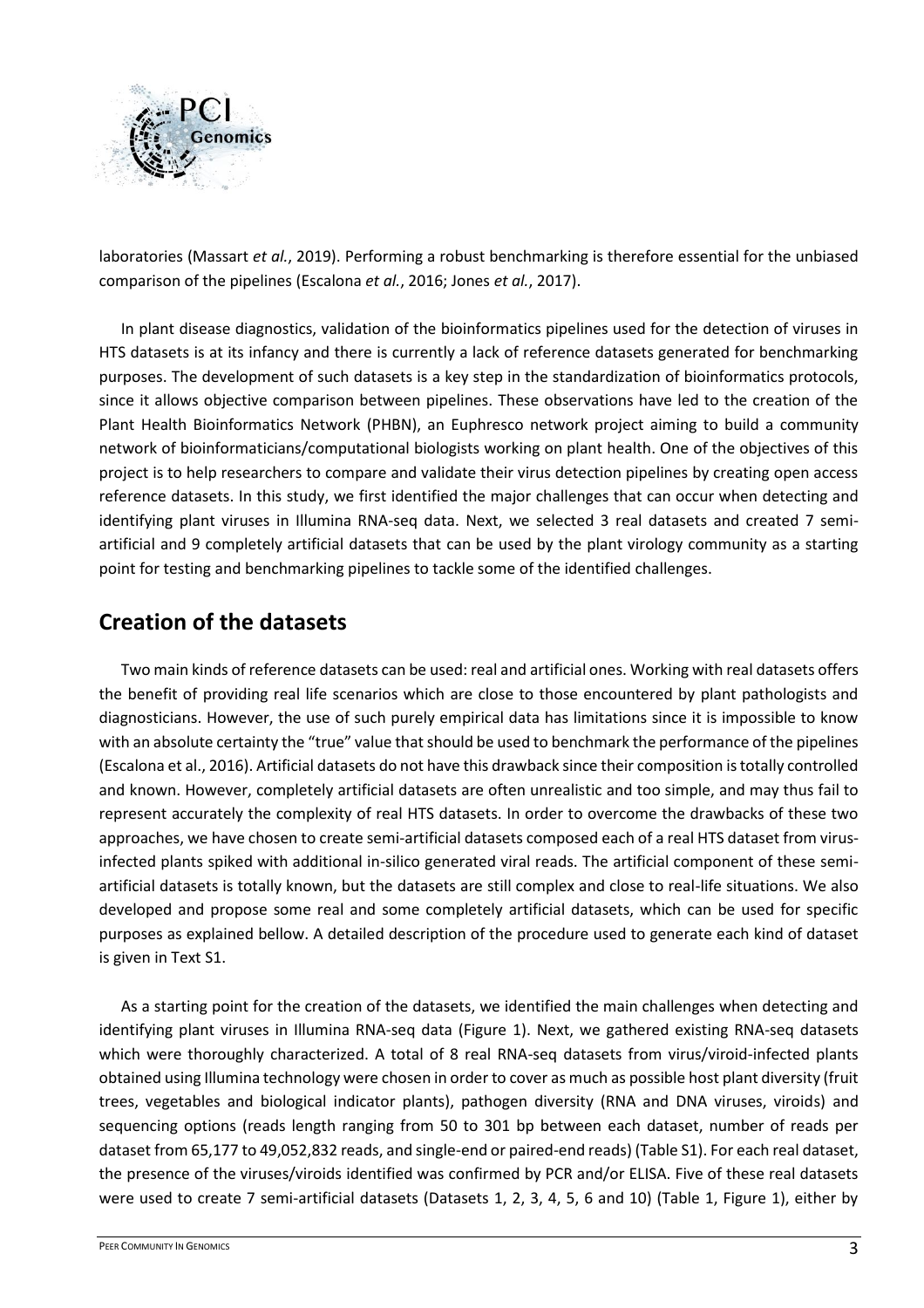

adding artificial reads of a virus/viroid (already present or not in the dataset) or by removing part of the real viral reads. The artificial viral reads were synthesized using the ART software (Huang et al., 2012) which allows the generation of artificial next-generation sequencing reads showing the same quality score as the reads from a real dataset. For each semi-artificial dataset, similar headers have been assigned to the artificial and real reads, and both types of reads have been mixed in each FASTA file. The three other real datasets (Datasets 7, 8 and 9) were already showing a challenging viral composition (presence of a defective variant, presence of a cryptic virus and presence of several genomic segments showing different concentrations) and have not been modified. Each dataset was developed or selected to address one of the identified challenges that could prevent virus detection or a correct virus identification from HTS data (*i.e.* low viral concentration, new viral species, non-complete virus genome, etc) (Figure 1).

In addition, eight fully artificial datasets (Datasets 11-18), composed only of viral reads were also created. These datasets can be used to test haplotype reconstruction software, the goal being to evaluate the ability to reconstruct all the isolates present in a dataset. Viral haplotype reconstruction is one of the most challenging problem in bioinformatics. For instance, a recent study shows that most of the commonly used haplotype reconstruction software perform poorly when they are used on an artificial HIV-1 virus population showing high genetic diversity (Eliseev et al., 2020). Viral haplotype reconstruction being a hard task, we have generated completely artificial datasets, which already constitute a useful and challenging resource. They are also the first datasets composed of plant RNA viruses and developed for this purpose since earlier artificial datasets always focused on human and animal viruses (Schirmer et al., 2014). Each artificial dataset consists of a mix of several isolates from the same viral species showing different frequencies. The virus species have been selected to be as divergent as possible. Therefore, the selected viruses have (i) a DNA or RNA genome, (ii) a single or double-stranded genome, (iii) a linear, circular and/or segmented genome, and (iv) show a genome length ranging from 2.8 to 17.1 kb. For each isolate, artificial viral reads of 150 bp have been synthesized using the ART software (Huang et al., 2012) from NCBI reference genomes and no single nucleotide polymorphisms (SNPs) have been added.

Note that all the datasets were sequenced or simulated using an Illumina four-channels system (either HiSeq or Miseq), except the datasets 9 and 10 which were sequenced on an Illumina two-channels system (NextSeq) (Table 1). Recently, a technological bias corresponding to erroneous guanine base calls has been revealed when using the two-channels system (De‐Kayne et al., 2020). Users should therefore be aware that the use of their pipelines on datasets from two-channels system after benchmarking with our datasets (mainly generated with four-channels system) may require additional steps in order to identify this potential bias.

### **Availability and description of the datasets**

A GitLab repository [\(https://gitlab.com/ilvo/VIROMOCKchallenge\)](https://gitlab.com/ilvo/VIROMOCKchallenge) is available and provides a complete description of the composition of each dataset, the methods used to create them, a link to download them and their goals. The datasets themselves are stored in Dryad (datadryad.org). We provide here a quick summary of the composition of the datasets and the challenges they address (Table 1).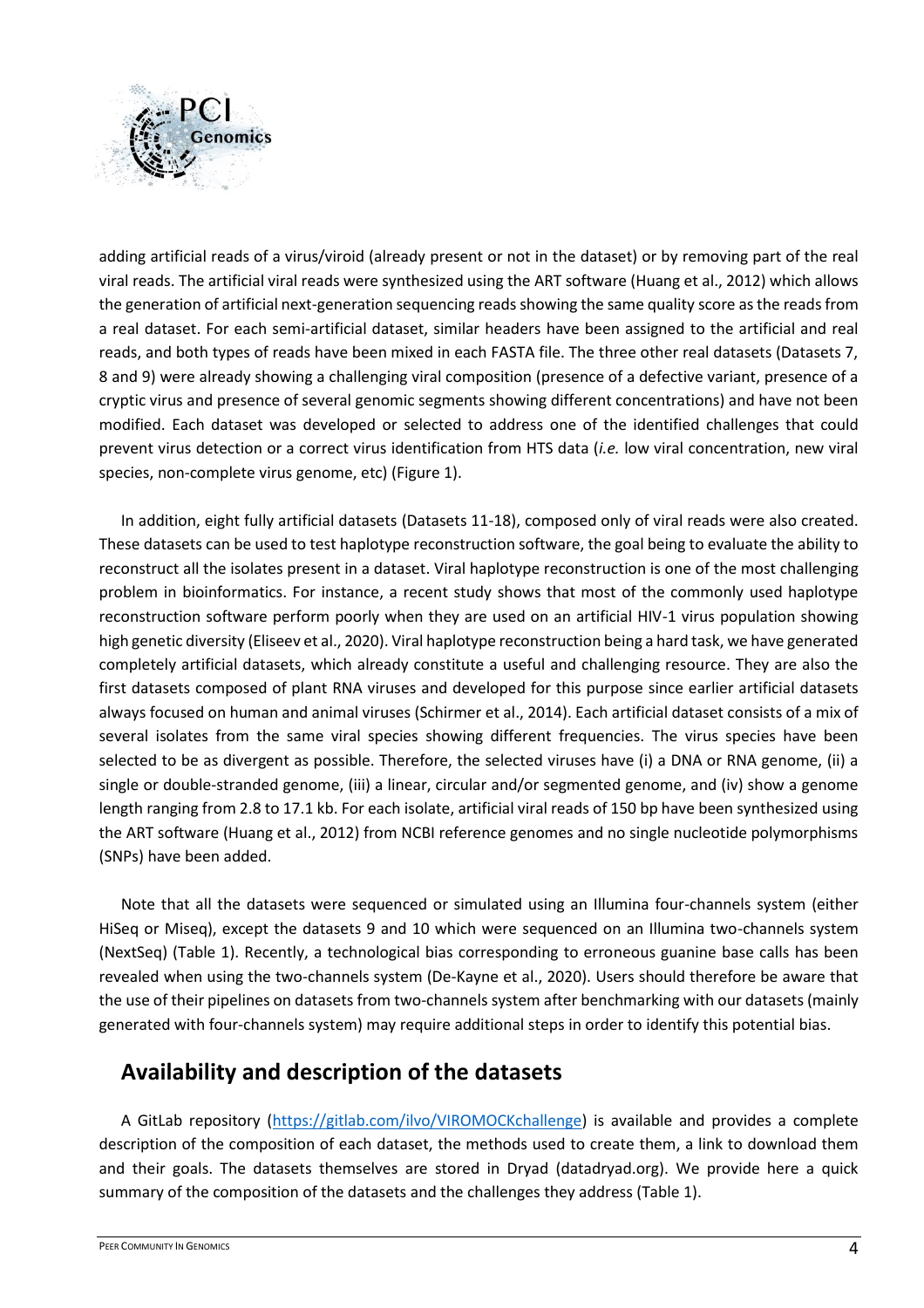



Figure 1. Schematic representation of the bioinformatics challenges presented in this study that could prevent detection of, e.g., viruses, viral strains, viral isolates, SNPs. Each challenge is addressed by at least one dataset. The datasets are either real (blue), semi-artificial (orange) or completely artificial (grey).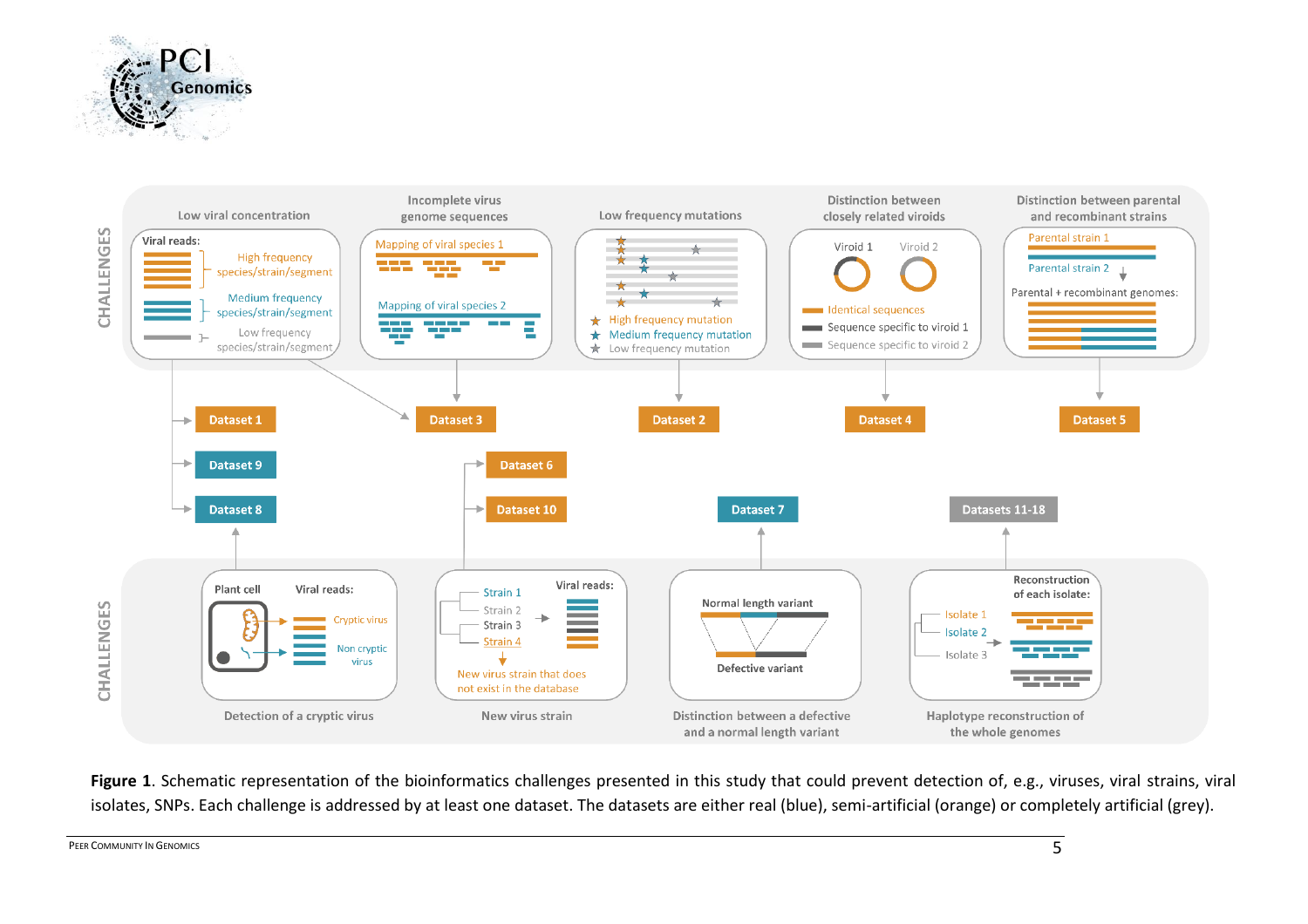

- Dataset 1: The challenge addressed is the detection of several virus strains showing different concentrations, some being very low. In this case, one or more strains can be missed, especially if the sample has not been enriched in viral sequences (Barzon et al., 2013; Knierim et al., 2019). The real dataset is composed of mixed infections of citrus tristeza virus (CTV), citrus vein enation virus (CVEV), citrus exocortis viroid (CEVd), citrus viroid III (CVd-III) and hop stunt viroid (HSVd) on citrus. Artificial reads for three CTV strains (JQ911663 – strain T68, KU883267 – strain S1 and MH323442 – strain T36) have been added to the dataset at different read depth.

- Dataset 2: The challenge addressed is the identification of different types of mutations at different frequencies. The viral populations infecting a plant are usually composed of closely related virus genotypes, differing by a few SNPs (substitution) or indels (insertion or deletion) and at differing relative concentrations. Some variants can be missed depending on their frequencies, the bioinformatics strategy or the presence of sequencing errors (Lefterova et al., 2015). The same real data set from a naturally infected citrus as in dataset 1 has been used with the addition of artificial reads for the CTV MH323442 isolate, using 5 nearly identical sequences of this isolate, each differing by 1 substitution, 1 base deletion and 1 base insertion. Artificial reads for the unmutated MH323442 isolate have also been added to the dataset 2. The reads for the various MH323442 variants have been added at different frequencies.

- Dataset 3: The challenge addressed is the detection of several viral/viroid species showing different frequencies and incomplete virus genome coverage. The assembly process can result in incomplete genome sequences, making virus identification challenging (Boonham et al., 2014), in particular when the whole genome is not completely covered, or when a genomic segment is absent or is covered by a low number of reads in the case of a multipartite virus. The real dataset corresponds to a mixed infection of grapevine rupestris vein feathering virus (GRVFV), grapevine rupestris stem pitting-associated virus (GRSPaV), grapevine leafroll-associated virus 2 (GLRaV2), hop stunt viroid (HSVd) and grapevine yellow speckle viroid 1 (GYSVd1) on grapevine. Reads assigned to GRSPaV, GRVFV and GLRaV2 have been randomly removed in order to obtain incomplete virus genome coverage for these 3 viruses.

- Dataset 4: The challenge addressed is the detection of closely related viroids. Closely related virus/viroid species within a genus can share high nucleotide identities, leading to taxonomic assignation problems and complicating the identification of the virus/viroid (Thekke-Veetil et al., 2018). The real dataset is composed of mixed infections of grapevine red blotch virus (GRBV), grapevine rupestris stem pitting-associated virus (GRSPaV), hop stunt viroid (HSVd) and grapevine yellow speckle viroid 1 (GSYVd1) on grapevine (Reynard et al., 2018). Artificial reads of grapevine yellow speckle viroid 2 (GYSVd2) isolate DQ377131 have been added to the dataset. This reference shows a pairwise nucleotide identity of 73.9% with the consensus sequence of the naturally present GYSVd1, a portion of the two genomes being very similar while the other part show more variability.

- Dataset 5: The challenge addressed is the detection of a recombinant strain and one of its parents in mixed infection. HTS samples can be infected by genetically close parental and recombinant strains. During the assembly process, it can sometimes be challenging to assemble and detect recombinant genomes while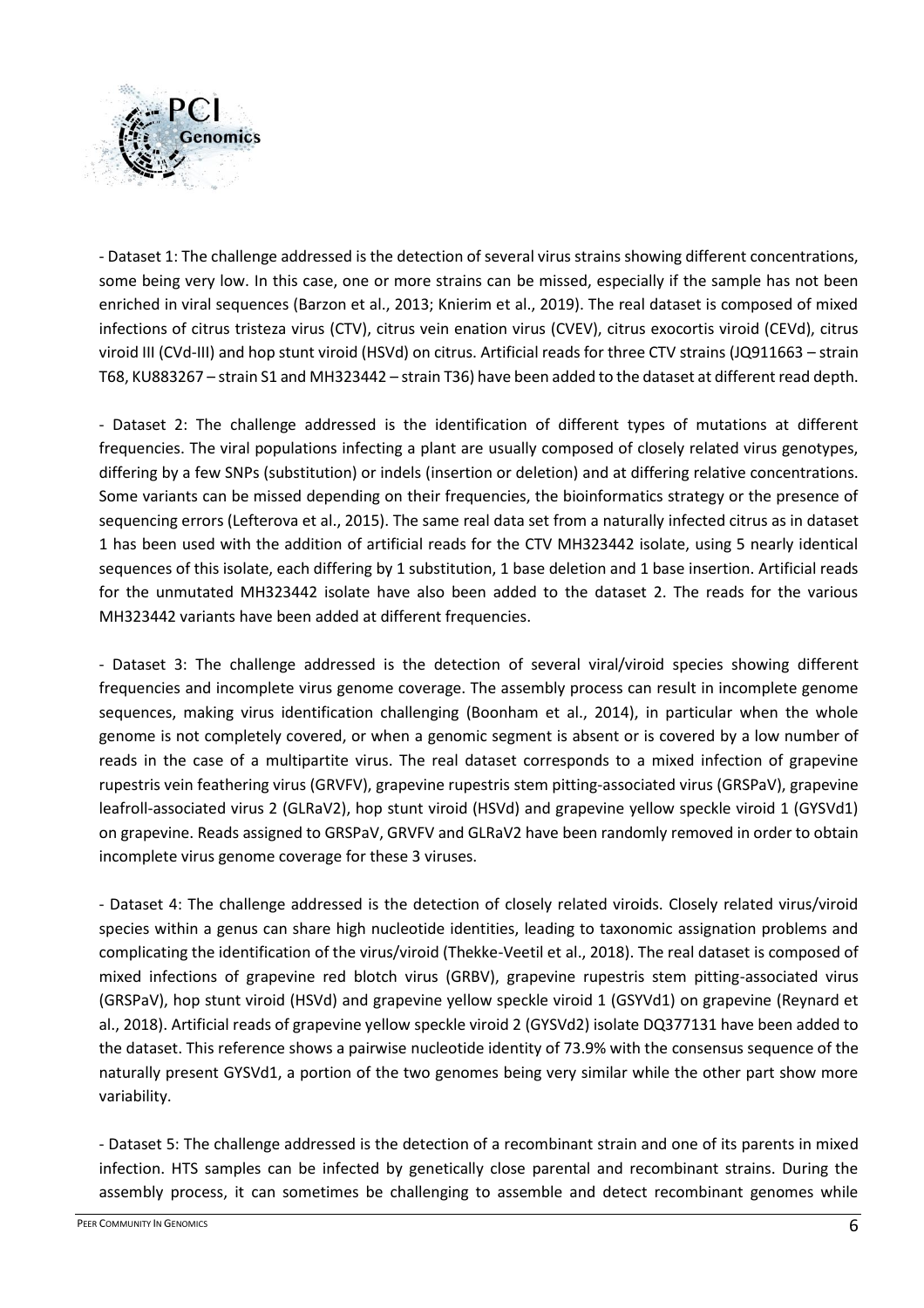

avoiding to create artificial ones, in particular when using short-sequence reads (Martin et al., 2011). The real dataset contains reads of two potato virus Y (PVY) isolates belonging to different strains (an isolate belonging to the NTN recombinant strain and the N605 isolate belonging to the N strain). Artificial reads to a further two isolates have been added, the parental isolate AY884983 (N strain), and isolate EF026076, a recombinant between isolates belonging to the N and O strains (Hu et al., 2009). Both isolates show an overall pairwise nucleotide identity of 88.2% but the 5' part of their genomes (first ~2,000 nucleotides) are almost identical.

- Dataset 6: The challenge addressed is the detection of a new PVY strain that does not exist in the database, within a dataset already involving other PVY strains. Novel viruses can be detected by homology searches with databases. Nevertheless, viral sequences that are too divergent from known viruses might not be detected by this such searches. Other approaches like homology-independent algorithms may be needed to fully characterize such new viruses (Wu et al., 2015). The real dataset is the same as dataset 5. It has been spiked with artificial reads from the FJ214726 PVY isolate, which was selected because it is among the most divergent PVY isolates available in GenBank (maximum 84% nucleotide identity with any other available PVY isolate). The amino acid sequence of the polyprotein of FJ214726 was obtained and then reverse translated into a nucleotide sequence using the online EMBOSS Backtranseq tool (Madeira et al., 2019). Thanks to the degeneracy of the genetic code, the nucleotide sequence thus obtained was different from the original FJ214726 sequence. Non-synonymous substitutions were further manually added to the new artificial sequence, increasing divergence from any known PVY isolate. The final artificial sequence shows only 71.8% nucleotide identity and 98.9% amino acid identity with FJ214726 and was used to generate the artificial reads finally added to the dataset. The artificial genomic sequence is available in the GitLab repository for comparison purposes.

- Dataset 7: The challenge addressed is the detection of both a defective and a normal length variant from the same sample. Related viral variants infecting a sample and showing similar genome portions can be particularly difficult to distinguish. The real dataset is composed of two variants of tomato spotted wilt virus (TSWV) from tobacco. The genome of TSWV consists of 3 negative single-stranded RNA segments named S, M and L. The variants diverge only for the L genomic segment, one being full length (8,913 bp) and the other being a shorter defective form (2,612 bp) missing the genomic region from genome position 760 to 7,060 bp. The real dataset shows already a challenging composition, and has therefore not been spiked with artificial viruses.

- Dataset 8: The challenge addressed is the detection of a low concentration persistent virus. The real dataset is composed of Pelargonium flower break virus (PFBV) and Chenopodium quinoa mitovirus 1 (CqMV1), a virus from Chenopodium which is localized in mitochondria and presents only one ORF that encodes the RNAdependent RNA polymerase (Nerva et al., 2019). The cryptic virus CqMV1 represents a low proportion of reads (around 0.5%). The real dataset shows already a challenging composition, and has therefore not been spiked with artificial viruses.

- Dataset 9: The challenge addressed is the detection of all the genomic segments of a virus with each segment having a different concentration. The real dataset is composed of Pistacia emaravirus B (PiVB), a newly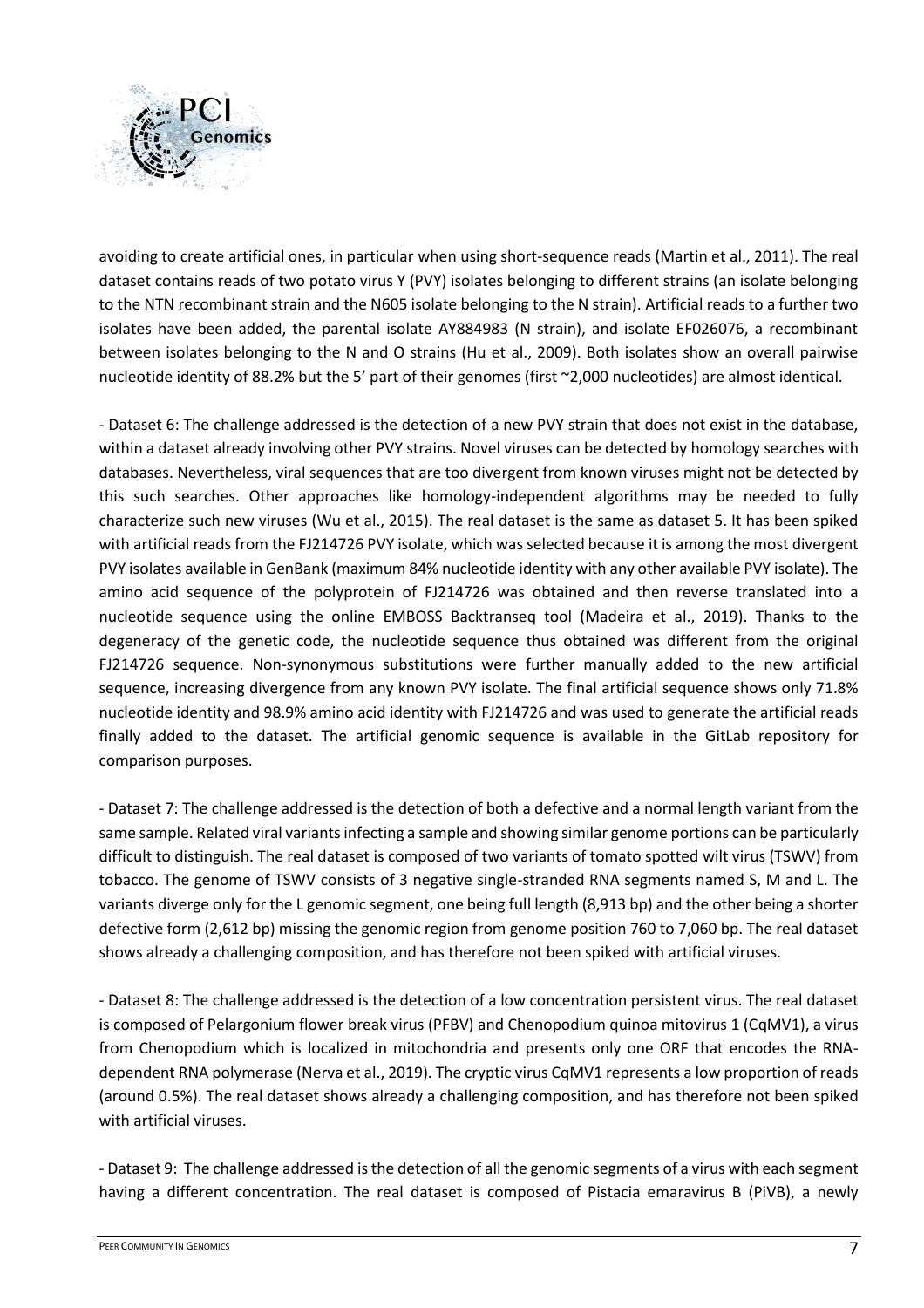

discovered Emaravirus from the pistachio tree (Buzkan et al., 2019). The viral genome is composed of seven distinct negative-sense, single-stranded RNAs, showing different frequencies in the dataset. The real dataset shows already a challenging composition, and has therefore not been spiked with artificial viruses.

- Dataset 10: The challenge addressed is the detection of a new viral strain that does not exist in the database, thus adding a 'virus' that is not already present in the dataset (in contrast to the challenge addressed in dataset 6). The real dataset is composed of plum bark necrosis stem pitting-associated virus (PBNSPaV) from Prunus. A new artificial isolate of plum pox virus (PPV) has been created as described above for the creation of the artificial PVY isolate in dataset 6. The new artificial PPV strain has finally been added to the dataset, and its sequence has been made available as well to be able to compare resulting assemblies with it.

- Datasets 11 to 18 can be used to test the ability to reconstruct haplotypes from mixed infections of virus isolates belonging to the same virus species. They are completely artificial datasets and their composition is summarized in Table 1.

## **The VIROMOCK challenge**

The goal of all these reference datasets is to allow to perform an objective comparison of bioinformatics pipelines used to detect and analyse viruses. At first, researchers can use these datasets to check whether their current pipelines are behaving as expected, and how modifying some parameters can affect their pipeline performance depending on the challenge investigated. Second, it can be interesting for researchers to compare their results with those of other labs/pipelines. Third, using the datasets in different pipelines will assess their potential value as benchmarking datasets. For this purpose, we propose to organize a "VIROMOCK challenge". It is envisioned as a dynamic challenge to attract the community of bioinformatics and plant virologists to engage in evaluating their pipelines and at the same time evaluating the usefulness and robustness of the proposed benchmarking datasets. In the frame of this challenge, researchers are encouraged to provide feedback on the results they obtained for each dataset they analyse and on the difficulties they may have encountered. This can simply be done by completing a Google spreadsheet added to each dataset page of the GitLab repository. Then, the results will be compiled for each dataset, helping to identify which pipelines perform best in approximating the real composition of the datasets and providing an idea about the robustness of the parameters used. If researchers agree, the compiled results will be open access on the GitLab repository for each dataset, allowing an easy and objective comparison of the results.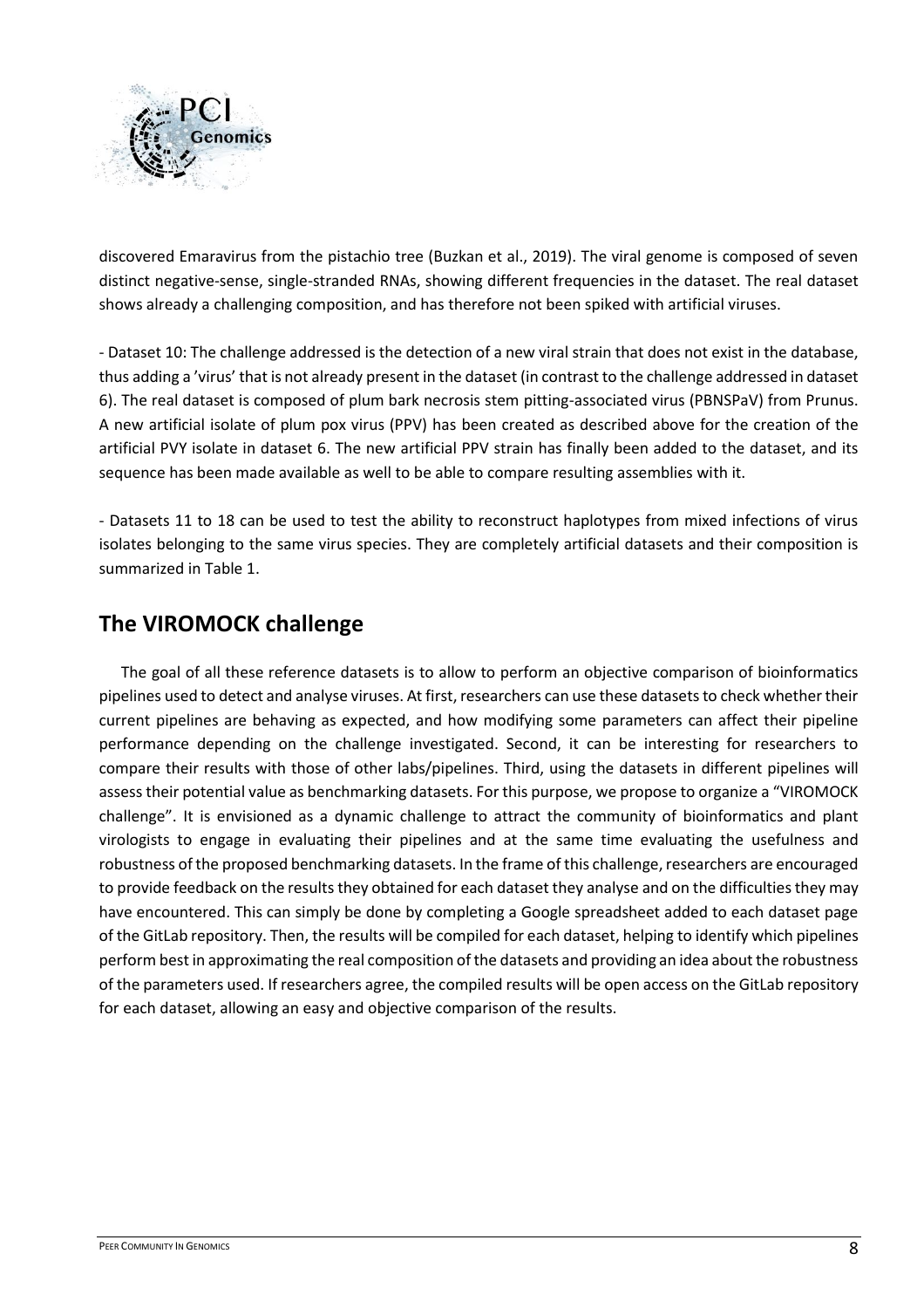

#### **Table 1.** Characteristics of each dataset

| <b>Dataset</b> | <b>Dataset</b><br>type | <b>Plant species</b> | Virus/Viroids<br>already<br>present <sup>1</sup> | <b>Modification</b>                                                                | Reads (bp)<br>and Illumina<br>sequencing<br>platform | <b>Total number of</b><br>reads $2$ | Challenge                                                                                                                              | Dryad DOI                       | <b>Dryad URL</b>                                                                                 |
|----------------|------------------------|----------------------|--------------------------------------------------|------------------------------------------------------------------------------------|------------------------------------------------------|-------------------------------------|----------------------------------------------------------------------------------------------------------------------------------------|---------------------------------|--------------------------------------------------------------------------------------------------|
| $\mathbf{1}$   | Semi-<br>artificial    | Citrus               | CTV, CVEV,<br>CEVd, CVd-III,<br><b>HSVd</b>      | Addition of CTV<br>(3 strains, 97,258<br>reads)                                    | 2 x 150<br>HiSeq                                     | 21,703,434 (R1)<br>21,703,434 (R2)  | Different viral<br>concentration<br>(CTV strains)                                                                                      | 10.5061/d<br>ryad.crjdfn<br>32c | https://datadryad.org/stash<br>/share/-<br>7HhHMNTIrd6dH8CptzxdbY<br>USKEfrssdrJSGnwj3ikg        |
| $\overline{2}$ | Semi-<br>artificial    | Citrus               | CTV, CVEV,<br>CEVd, CVd-III,<br><b>HSVd</b>      | Addition of CTV<br>(5 haplotypes of 1<br>strain, 204,312<br>reads)                 | 2 x 150<br>HiSeq                                     | 21,756,961 (R1)<br>21,756,961 (R2)  | Mutation present in<br>different<br>frequencies (CTV<br>haplotypes)                                                                    | 10.5061/d<br>ryad.ns1rn<br>8pq9 | https://datadryad.org/stash<br>/share/BizfeTxta38F511-<br>Ybk9BhJGCYdMYfuwX0-<br>wt15IRhA        |
| 3              | Semi-<br>artificial    | Grapevine            | GRSPaV,<br>GLRaV2,<br>GRVFV, HSVd,<br>GYSVd1     | Removing of<br>31,729 real viral<br>reads of GRSPaV,<br>GLRaV2 and<br><b>GRVFV</b> | 2 x 150<br>HiSeq                                     | 24,526,416 (R1)<br>24,526,416 (R2)  | Different viral<br>concentration (at<br>the species level)<br>+ Non complete<br>virus genome<br>coverage (GRSPaV,<br>GLRaV2 and GRVFV) | 10.5061/d<br>ryad.zs7h4<br>4j6d | https://datadryad.org/stash<br>/share/ivZTmYW5eZyIZizXT<br>Uia5fpcSFmx0xEdJNqkVPEb<br><b>SGo</b> |
| 4              | Semi-<br>artificial    | Grapevine            | GRBV, GRSPaV,<br>HSVd, GYSVd1                    | Addition of<br>GYSVd2 (1 strain,<br>2,306 reads)                                   | 2 x 75<br>HiSeq                                      | 10,054,658 (R1)<br>10,054,658 (R2)  | Viroids with very<br>similar sequence<br>(GYSVd1 and<br>GYSVd2)                                                                        | 10.5061/d<br>ryad.jsxks<br>n06w | https://datadryad.org/stash<br>/share/BPTIBtceLQGaTuz II<br>6X8vHUCNSvJYw2 RAQgQ7<br>ZLrY        |
| 5              | Semi-<br>artificial    | Potato               | <b>PVY</b>                                       | Addition of PVY (2<br>strains,<br>149,816 reads)                                   | $1 \times 50$<br>HiSeq                               | 31,277,475                          | Mix of recombinant<br>and parental viral<br><b>PVY strains</b>                                                                         | 10.5061/d<br>ryad.xgxd2<br>54dw | https://datadryad.org/stash<br>/share/r8Iscjfe4WM6F-<br>64YJfmK2bzksE1SQ7UrUwK<br>hLflhdo        |
| 6              | Semi-<br>artificial    | Potato               | <b>PVY</b>                                       | Addition of PVY<br>(1 strain,<br>199,668<br>reads)                                 | $1 \times 50$<br>HiSeq                               | 31,327,327                          | New PVY strain                                                                                                                         | 10.5061/d<br>ryad.tx95x<br>69vw | https://datadryad.org/stash<br>/share/K2HpS0AS6Y-<br>9Ss7GAf7eVKnv2EPq Q4oJY<br>Zr8hKQmxM        |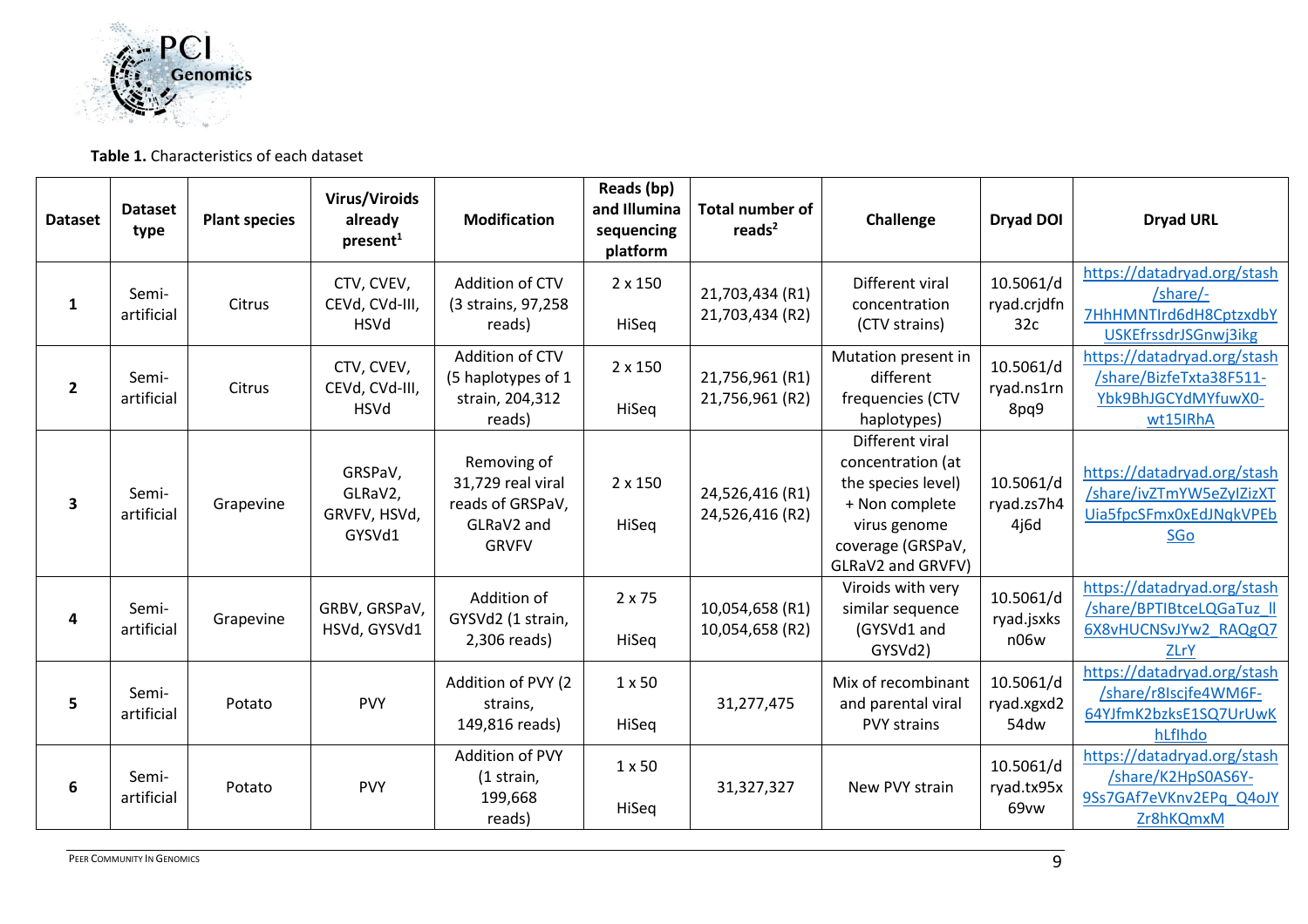

| $\overline{\mathbf{z}}$ | Real                | Tobacco     | <b>TSWV</b>             |                                               | 2 x 301<br>MiSeq                                     | 1,904,369 (R1)<br>1,904,369 (R2) | Complete genome +<br>defective form of<br><b>TSWV</b>                | 10.5061/d<br>ryad.c2fqz<br>615w | https://datadryad.org/stash<br>/share/-<br>KzxnCi6oNAPkxMrSc3Yw1M<br>ZN9cRZTQzdXPoeU317XQ        |
|-------------------------|---------------------|-------------|-------------------------|-----------------------------------------------|------------------------------------------------------|----------------------------------|----------------------------------------------------------------------|---------------------------------|--------------------------------------------------------------------------------------------------|
| 8                       | Real                | Chenopodium | PFBV +<br>mitovirus     |                                               | 2 x 301<br>MiSeq                                     | 65,177 (R1)<br>65,177 (R2)       | Cryptic mitovirus<br>virus + low<br>mitovirus<br>concentration       | 10.5061/d<br>ryad.wpzg<br>msbjj | https://datadryad.org/stash<br>/share/YjRgAl9YKUMUmjlv3<br>DG4PDEfiEK-<br>DH QbXkRu9Cdqqk        |
| 9                       | Real                | Pistachio   | PiVB                    |                                               | $2 \times 151$ (R1)<br>$2 \times 84$ (R2)<br>NextSeq | 5,259,903 (R1)<br>5,259,903 (R2) | Concentration of<br>different PiVB<br>genomic segments               | 10.5061/d<br>ryad.p5hq<br>bzkmx | https://datadryad.org/stash<br>/share/aw9JwkKUL9IoOi77I<br>qNGAMWhkqjbbtSNwybqev<br><b>P968</b>  |
| 10                      | Semi-<br>artificial | Prunus      | PBNSPaV                 | Addition of PPV<br>(1 strain, 6,002<br>reads) | $1 \times 75$<br>NextSep                             | 24,573,681                       | New PBNSPaV<br>strain                                                | 10.5061/d<br>ryad.rr4xg<br>xd6n | https://datadryad.org/stash<br>/share/ZeELHCq3iclbamcM2<br>S8y3kUgQdfrzuKzadRVOP7X<br>E I        |
| 11                      | Artificial          |             | PepMV                   |                                               | 2 x 150                                              | 48,578 (R1)<br>48,578 (R2)       | Haplotype<br>reconstruction of 6<br>PepMV isolates                   | 10.5061/d<br>ryad.866t1<br>g1nx | https://datadryad.org/stash<br>/share/nDw4EZdQ2uI5b5qU<br>$-KMN1x-$<br>HyZqUsHReQpVEw7jkoUM      |
| 12                      | Artificial          |             | Cassava<br>mosaic virus |                                               | 2 x 150                                              | 48,222 (R1)<br>48,222 (R2)       | Haplotype<br>reconstruction of 4<br>Cassava mosaic<br>virus isolates | 10.5061/d<br>ryad.ns1rn<br>8pqb | https://datadryad.org/stash<br>/share/gRUEa7B9Q-<br>qBcw8Z8AQ47GiyxuPBrCbW<br>yE-AwJ-07oE        |
| 13                      | Artificial          |             | <b>BSV</b>              |                                               | 2 x 150                                              | 47,240 (R1)<br>47,240 (R2)       | Haplotype<br>reconstruction of 6<br><b>BSV</b> isolates              | 10.5061/d<br>ryad.573n<br>5tb59 | https://datadryad.org/stash<br>/share/VtNlbJxVjOq8ygr-<br>00YrtkRtePICf1Uva2SFlrYM2<br><b>B4</b> |
| 14                      | Artificial          |             | <b>PVY</b>              |                                               | 2 x 150                                              | 52,333 (R1)<br>52,333 (R2)       | Haplotype<br>reconstruction of 5<br>PVY isolates                     | 10.5061/d<br>ryad.pc86<br>6t1m5 | https://datadryad.org/stash<br>/share/nuuZz374Hie15x4hX<br>sOnFXQCp5e9wWTVOXdrbV<br><b>SBeZg</b> |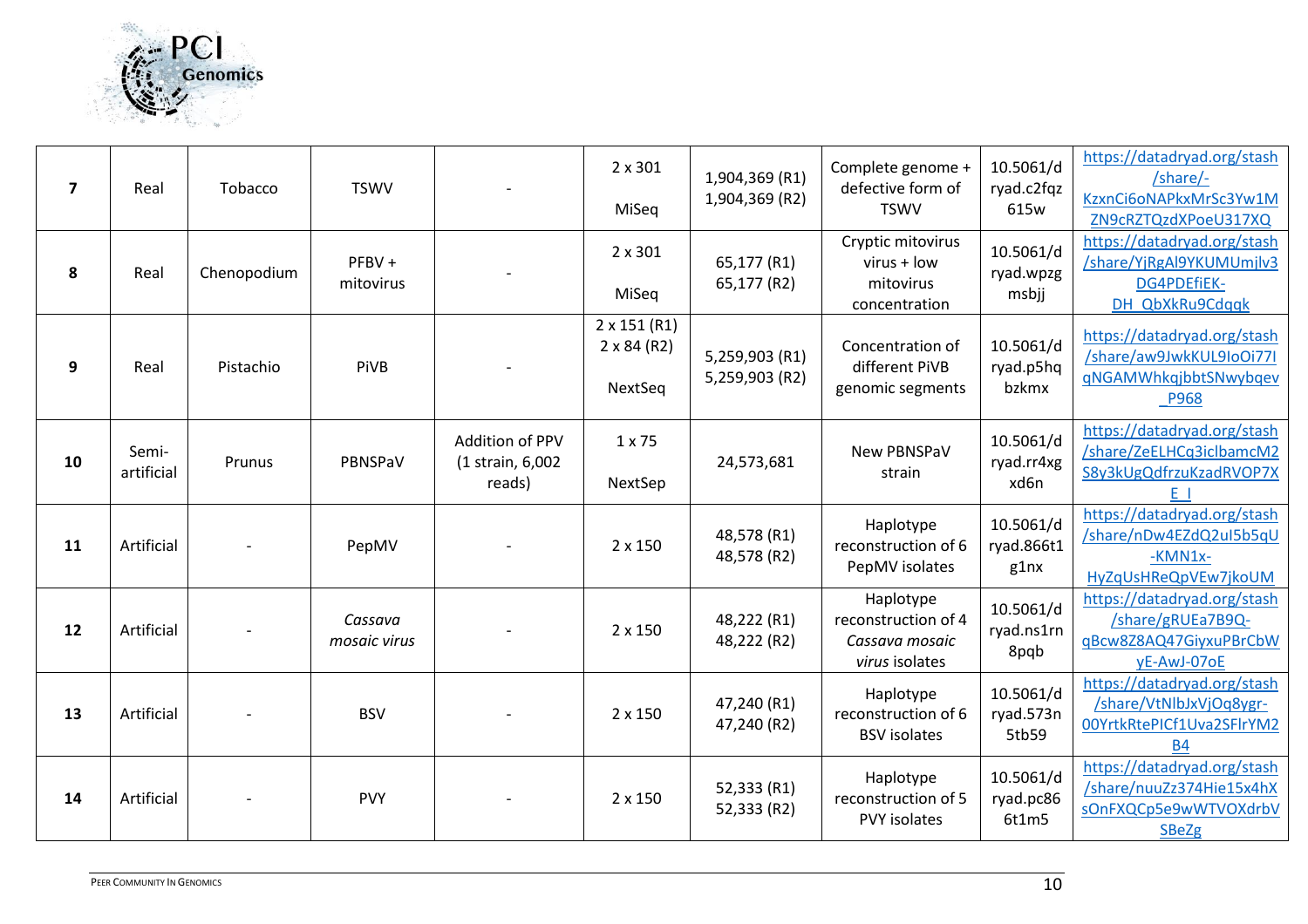

| 15 | Artificial |                          | <b>EMDV</b> | $2 \times 150$ | 48,504 (R1)<br>48,504 (R2) | Haplotype<br>reconstruction of 3<br><b>EMDV</b> isolates | 10.5061/d<br>ryad.p2ngf<br>1vnq | https://datadryad.org/stash<br>/share/8cHuECHdPWcz9Xi2<br>9xAkqM22gWvAnTSvmoOjV<br>p5XGrc                 |
|----|------------|--------------------------|-------------|----------------|----------------------------|----------------------------------------------------------|---------------------------------|-----------------------------------------------------------------------------------------------------------|
| 16 | Artificial |                          | <b>BPEV</b> | $2 \times 150$ | 49,980 (R1)<br>49,980 (R2) | Haplotype<br>reconstruction of 4<br><b>BPEV</b> isolates | 10.5061/d<br>ryad.xpnvx<br>0kcn | https://datadryad.org/stash<br>/share/UOv-<br>uqGtu7ckKQiztr-<br>CRUEzpa cTJ6BaCYPMEFLU<br>$\frac{70}{2}$ |
| 17 | Artificial | $\overline{\phantom{a}}$ | LChV1       | $2 \times 150$ | 49,513 (R1)<br>49,513 (R2) | Haplotype<br>reconstruction of 5<br>LChV1 isolates       | 10.5061/d<br>ryad.9p8cz<br>8wdh | https://datadryad.org/stash<br>/share/1VnxLndGgensb0Uo<br>NU5aq2tOc26oLmWRE7rCh<br>gzgNcE                 |
| 18 | Artificial |                          | <b>BYDV</b> | 2 x 150        | 46,917 (R1)<br>46,917 (R2) | Haplotype<br>reconstruction of 6<br><b>BYDV</b> isolates | 10.5061/d<br>ryad.zkh1<br>8937t | https://datadryad.org/stash<br>/share/campNN6N0iKlBWn<br>ntKUyj-<br>nt51gJld I3qpcm9f9ses                 |

<sup>1</sup> CTV: citrus tristeza virus, CVEV: citrus vein enation virus, CEVd: citrus exocortis viroid, CVd-III: citrus viroid III, HSVd: hop stunt viroid, GRSPaV: grapevine rupestris stem pittingassociated virus, GLRaV2: grapevine leafroll-associated virus 2, GRVFV: grapevine rupestris vein feathering virus*,* GYSVd1: grapevine yellow speckle viroid 1, GRBV: grapevine red blotch virus, PVY: potato virus Y*,* TSWV: tomato spotted wilt virus, PFBV: *Pelargonium* flower break virus*,* PiVB*:* Pistacia emaravirus B*,* PBNSPaV: plum bark necrosis stem pittingassociated virus, PepMV: pepino mosaic virus, BSV: banana streak virus, EMDV: eggplant mottled dwarf virus, BPE: bell pepper endornavirus, LChV1: little cherry virus 1, BYDV: barley yellow dwarf virus

<sup>2</sup> R1: Forward read, R2: Reverse read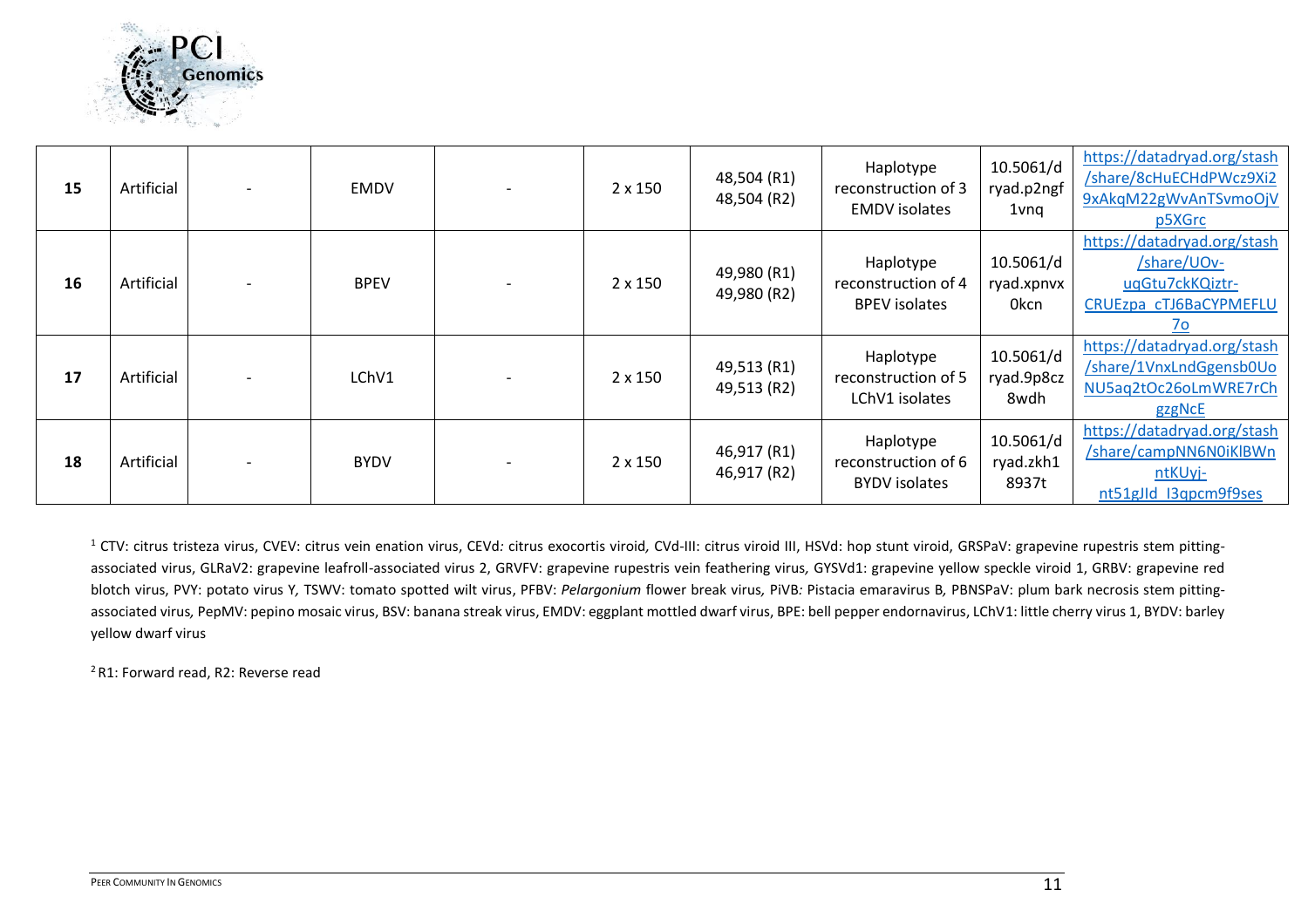

## **Conclusion**

The two main bottlenecks slowing down the adoption of HTS in plant health diagnostics are (i) the lack of consensus on the standardization of the data analysis and (ii) the lack of expertise of some laboratories. Within the frame of PHBN project, we have generated semi-artificial, real and artificial reference datasets in order to help to overcome these bottlenecks. Firstly, the diversity of the challenges addressed by these datasets will allow to benchmark the bioinformatics pipelines used by different laboratories. Secondly, these datasets can also be viewed as open source training materials. They could be extremely valuable for laboratories with little experience, allowing them to improve their skills. Currently, there are many pipelines available, but many laboratories do not know where to start when it comes to the analysis of their HTS data in the context of virus detection. This represents a big challenge, especially in situations where HTS and data analysis are newly established or not part of the routine activities. These datasets will help them to either validate their pipelines or choose the most suitable one for their analyses.

## **Data accessibility**

Data are available online[: https://gitlab.com/ilvo/VIROMOCKchallenge](https://gitlab.com/ilvo/VIROMOCKchallenge)

## **Supplementary material**

Supplementary material is available online:<https://zenodo.org/record/4584967#.YFIwONzjJPY>

## **Acknowledgements**

Version 4 of this preprint has been peer-reviewed and recommended by Peer Community In Genomics [\(https://doi.org/10.24072/pci.genomics.100007\)](https://doi.org/10.24072/pci.genomics.100007).

## **Funding**

This work reports the results of the Plant Health Bioinformatics Network (PHBN) Euphresco project (European Phytosanitary Research Coordination), funded by Special Research Funds (FSR) of Liège University (byPOP project), and the Belgian Federal Government (FPS Health project RI 18/A-289 PHBN).

## **Conflict of interest disclosure**

The authors of this preprint declare that they have no financial conflict of interest with the content of this article.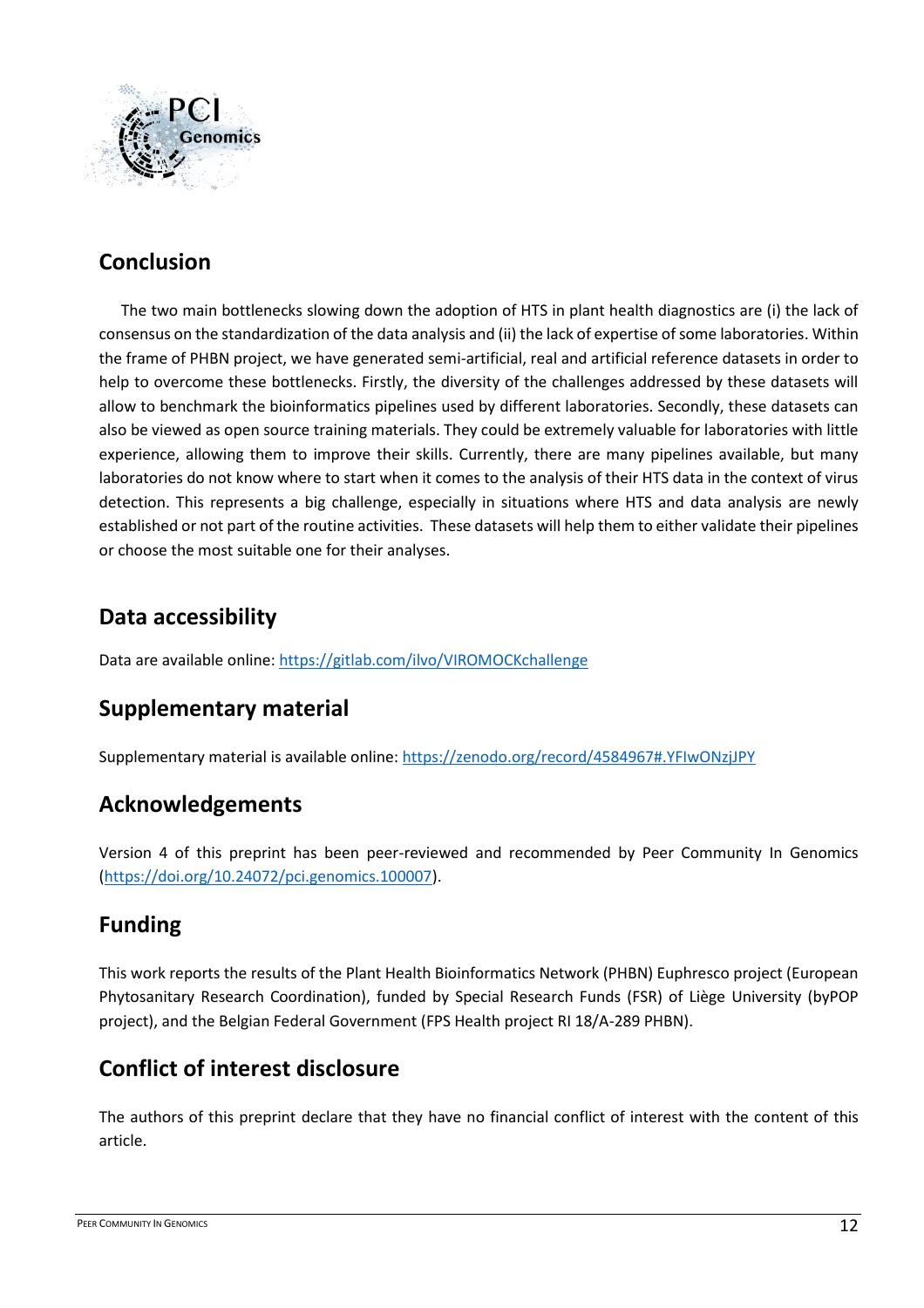

## **References**

**Baizan-Edge, A., Cock, P., MacFarlane, S., McGavin, W., Torrance, L. and Jones, S.** (2019) Kodoja: A workflow for virus detection in plants using k-mer analysis of RNA-sequencing data. *J. Gen. Virol.* **100**, 533–542.

**Barzon, L., Lavezzo, E., Costanzi, G., Franchin, E., Toppo, S. and Palù, G.** (2013) Next-generation sequencing technologies in diagnostic virology. *J. Clin. Virol.* **58**, 346–350.

**Blawid, R., Silva, J. and Nagata, T.** (2017) Discovering and sequencing new plant viral genomes by next‐ generation sequencing: description of a practical pipeline. *Ann. Appl. Biol.* **170**, 301–314.

**Boonham, N., Kreuze, J., Winter, S., Vlugt, R. van der, Bergervoet, J., Tomlinson, J. and Mumford, R.** (2014) Methods in virus diagnostics: from ELISA to next generation sequencing. *Virus Res.* **186**, 20–31.

**Buzkan, N., Chiumenti, M., Massart, S., Sarpkaya, K., Karadağ, S. and Minafra, A.** (2019) A new emaravirus discovered in Pistacia from Turkey. *Virus Res.* **263**, 159–163.

**De‐Kayne, R., Frei, D., Greenway, R., Mendes, S.L., Retel, C. and Feulner, P.G.** (2020) Sequencing platform shifts provide opportunities but pose challenges for combining genomic data sets.

**Domingo, E. and Holland, J.** (1997) RNA virus mutations and fitness for survival. *Annu. Rev. Microbiol.* **51**, 151– 178.

**Elena, S.F. and Sanjuán, R.** (2007) Virus evolution: insights from an experimental approach. *Annu Rev Ecol Evol Syst* **38**, 27–52.

**Eliseev, A., Gibson, K.M., Avdeyev, P., Novik, D., Bendall, M.L., Pérez-Losada, M., Alexeev, N. and Crandall, K.A.** (2020) Evaluation of haplotype callers for next-generation sequencing of viruses. *Infect. Genet. Evol.*, 104277.

**Escalona, M., Rocha, S. and Posada, D.** (2016) A comparison of tools for the simulation of genomic nextgeneration sequencing data. *Nat. Rev. Genet.* **17**, 459.

**García-Arenal, F. and McDonald, B.A.** (2003) An analysis of the durability of resistance to plant viruses. *Phytopathology* **93**, 941–952.

**Ho, T. and Tzanetakis, I.E.** (2014) Development of a virus detection and discovery pipeline using next generation sequencing. *Virology* **471**, 54–60.

**Hu, X., Karasev, A.V., Brown, C.J. and Lorenzen, J.H.** (2009) Sequence characteristics of potato virus Y recombinants. *J. Gen. Virol.* **90**, 3033–3041.

**Huang, W., Li, L., Myers, J.R. and Marth, G.T.** (2012) ART: a next-generation sequencing read simulator. *Bioinformatics* **28**, 593–594.

**Jones, S., Baizan-Edge, A., MacFarlane, S. and Torrance, L.** (2017) Viral diagnostics in plants using next generation sequencing: computational analysis in practice. *Front. Plant Sci.* **8**, 1770.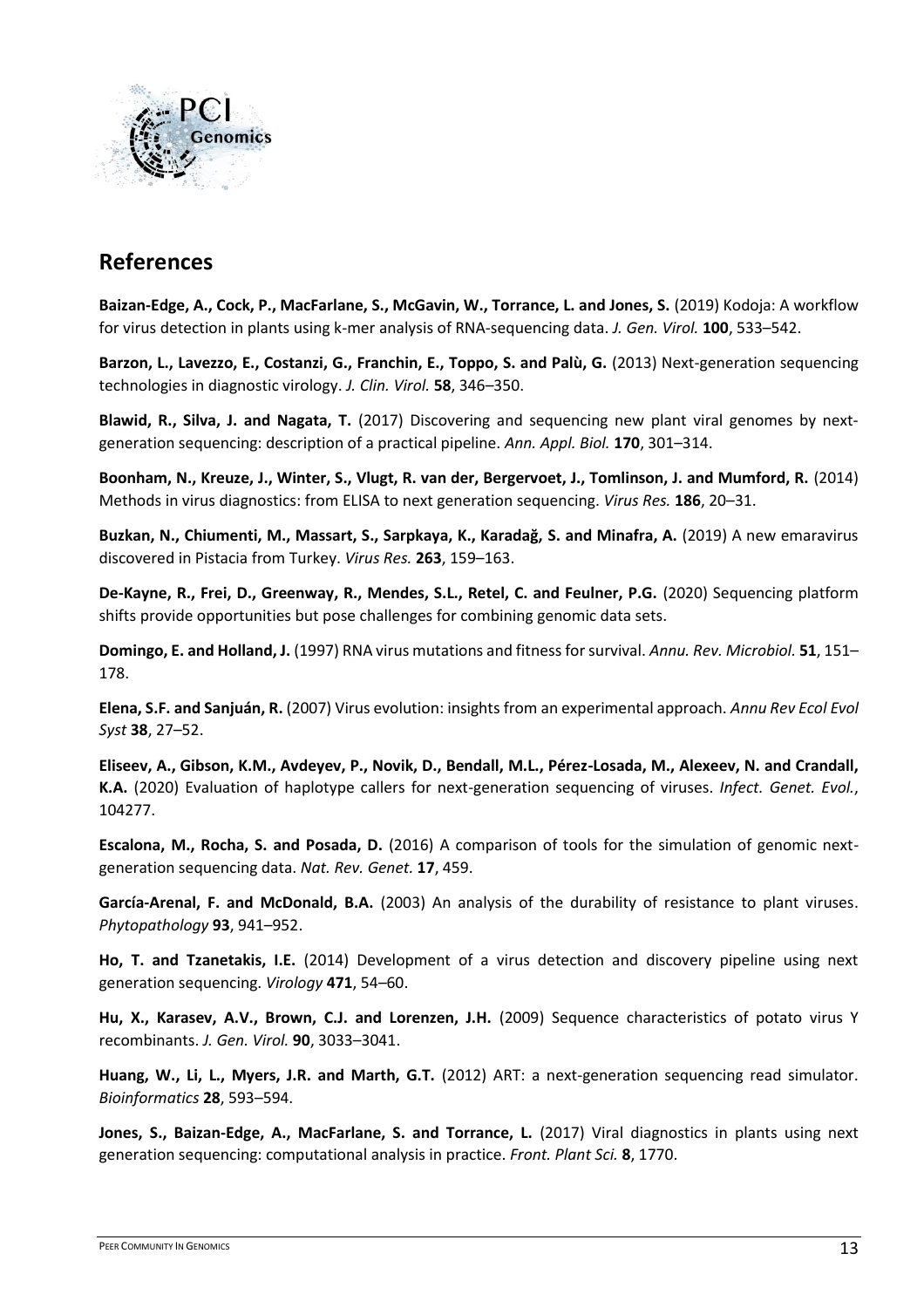

**Kalantar, K.L., Carvalho, T., Bourcy, C.F. de, et al.** (2020) IDseq—an open source cloud-based pipeline and analysis service for metagenomic pathogen detection and monitoring. *GigaScience* **9**, giaa111.

**Knierim, D., Menzel, W. and Winter, S.** (2019) Immunocapture of virions with virus-specific antibodies prior to high-throughput sequencing effectively enriches for virus-specific sequences. *PloS One* **14**, e0216713.

**Lefebvre, M., Theil, S., Ma, Y. and Candresse, T.** (2019) The VirAnnot pipeline: A resource for automated viral diversity estimation and operational taxonomy units assignation for virome sequencing data. *Phytobiomes J.* **3**, 256–259.

**Lefterova, M.I., Suarez, C.J., Banaei, N. and Pinsky, B.A.** (2015) Next-generation sequencing for infectious disease diagnosis and management: a report of the Association for Molecular Pathology. *J. Mol. Diagn.* **17**, 623–634.

**Longdon, B., Brockhurst, M.A., Russell, C.A., Welch, J.J. and Jiggins, F.M.** (2014) The evolution and genetics of virus host shifts. *PLoS Pathog* **10**, e1004395.

**Madeira, F., Park, Y.M., Lee, J., et al.** (2019) The EMBL-EBI search and sequence analysis tools APIs in 2019. *Nucleic Acids Res.* **47**, W636–W641.

**Maree, H.J., Fox, A., Al Rwahnih, M., Boonham, N. and Candresse, T.** (2018) Application of HTS for routine plant virus diagnostics: state of the art and challenges. *Front. Plant Sci.* **9**, 1082.

**Martin, D.P., Lemey, P. and Posada, D.** (2011) Analysing recombination in nucleotide sequences. *Mol. Ecol. Resour.* **11**, 943–955.

**Massart, S., Chiumenti, M., De Jonghe, K., et al.** (2019) Virus detection by high-throughputsequencing of small RNAs: Large-scale performance testing of sequence analysis strategies. *Phytopathology* **109**, 488–497.

**Massart, S., Olmos, A., Jijakli, H. and Candresse, T.** (2014) Current impact and future directions of high throughput sequencing in plant virus diagnostics. *Virus Res.* **188**, 90–96.

**Nerva, L., Vigani, G., Di Silvestre, D., Ciuffo, M., Forgia, M., Chitarra, W. and Turina, M.** (2019) Biological and molecular characterization of Chenopodium quinoa mitovirus 1 reveals a distinct small RNA response compared to those of cytoplasmic RNA viruses. *J. Virol.* **93**.

**Olmos, A., Boonham, N., Candresse, T., et al.** (2018) High‐throughput sequencing technologies for plant pest diagnosis: challenges and opportunities. *EPPO Bull.* **48**, 219–224.

**Reynard, J.-S., Brodard, J., Dubuis, N., Zufferey, V., Schumpp, O., Schaerer, S. and Gugerli, P.** (2018) Grapevine red blotch virus: Absence in Swiss vineyards and analysis of potential detrimental effect on viticultural performance. *Plant Dis.* **102**, 651–655.

**Rott, M., Xiang, Y., Boyes, I., et al.** (2017) Application of next generation sequencing for diagnostic testing of tree fruit viruses and viroids. *Plant Dis.* **101**, 1489–1499.

**Schirmer, M., Sloan, W.T. and Quince, C.** (2014) Benchmarking of viral haplotype reconstruction programmes: an overview of the capacities and limitations of currently available programmes. *Brief. Bioinform.* **15**, 431–442.